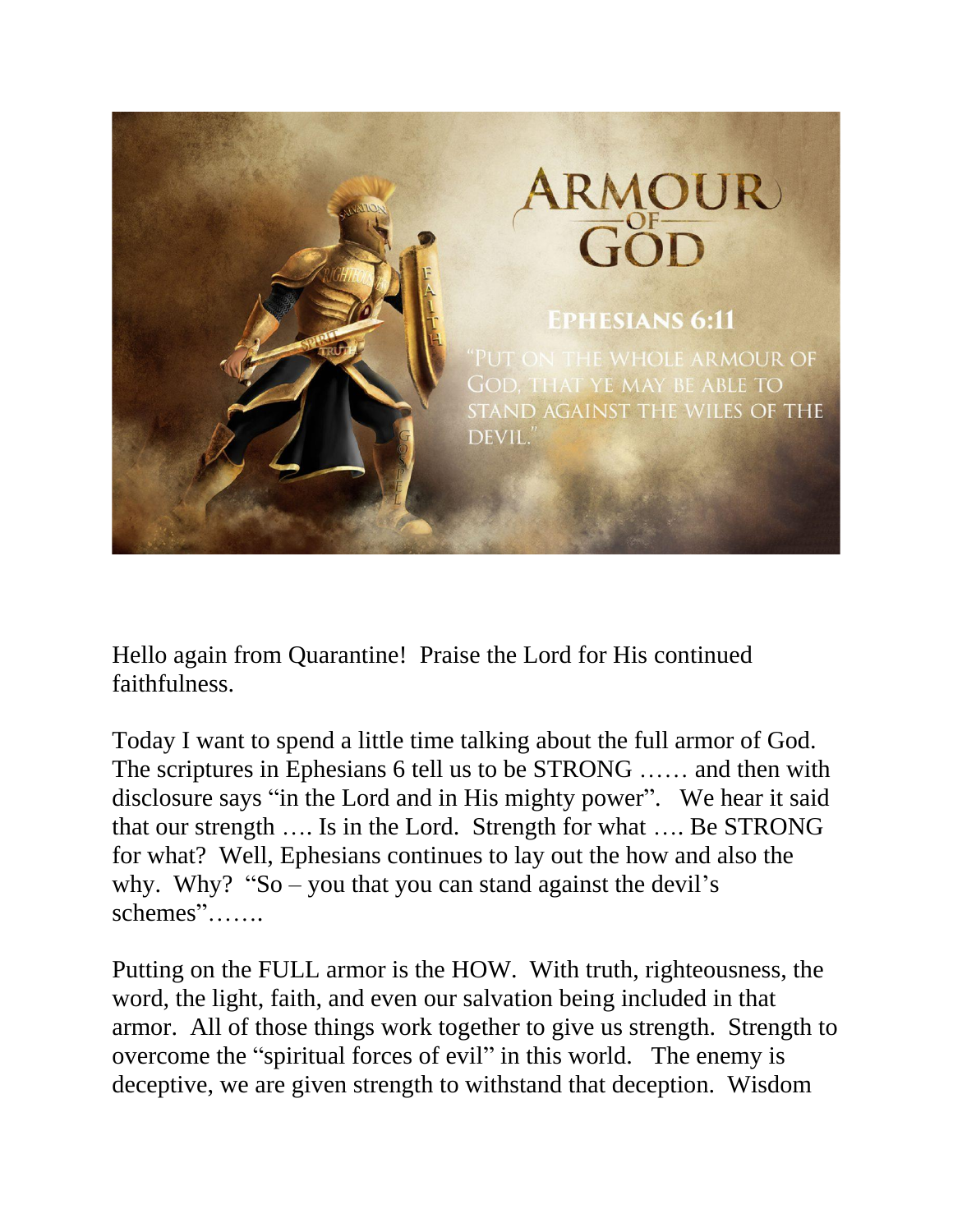and discernment are gifts. It can be easy as a Christian to take for granted some of the things that we enjoy as God's children. What would it be like, without God's eye opening power?

It's hard for me to comprehend evil sometimes. Knowing that there exist powers and principalities of powers that desire our destruction. Without heart and without concern, just plain hatred. It's hard for me to grasp. But it exist, it's all around us. It would be one thing if the enemy just came at us, guns blazing, right? But that's not how he operates. He comes with deception. Enticing people away from there hope and protection, by compelling them to follow their fleshly desires. How many have given up eternal hope for temporary pleasure?

If you have ever been to a 3d movie, you've put on those glasses. It transforms the image on the screen. What looks like a blurry image, suddenly pops out clearly, and it even looks like it could be in the seat in front of you. Our relationship with Christ. This fellowship that we have with God in the Spirit, brings clarity to this life. We are able to understand things that without Him we could not. A sound mind is a wonderful gift. Putting on the full armor of God ….. with the Belt of Truth holding it all together, is a blessing and a necessity in this life.

God bless – Pastor Paul

May 20

Take heed unto thyself. [I Tim. 4:16](https://biblia.com/bible/nkjv/1%20Tim.%204.16)

Every man that striveth for the mastery is temperate in all things. Now they do it to obtain a corruptible crown; but we an incorruptible. I therefore so run, not as uncertainly; so fight I, not as one that beateth the air: but I keep under my body, and bring it into subjection: lest that by